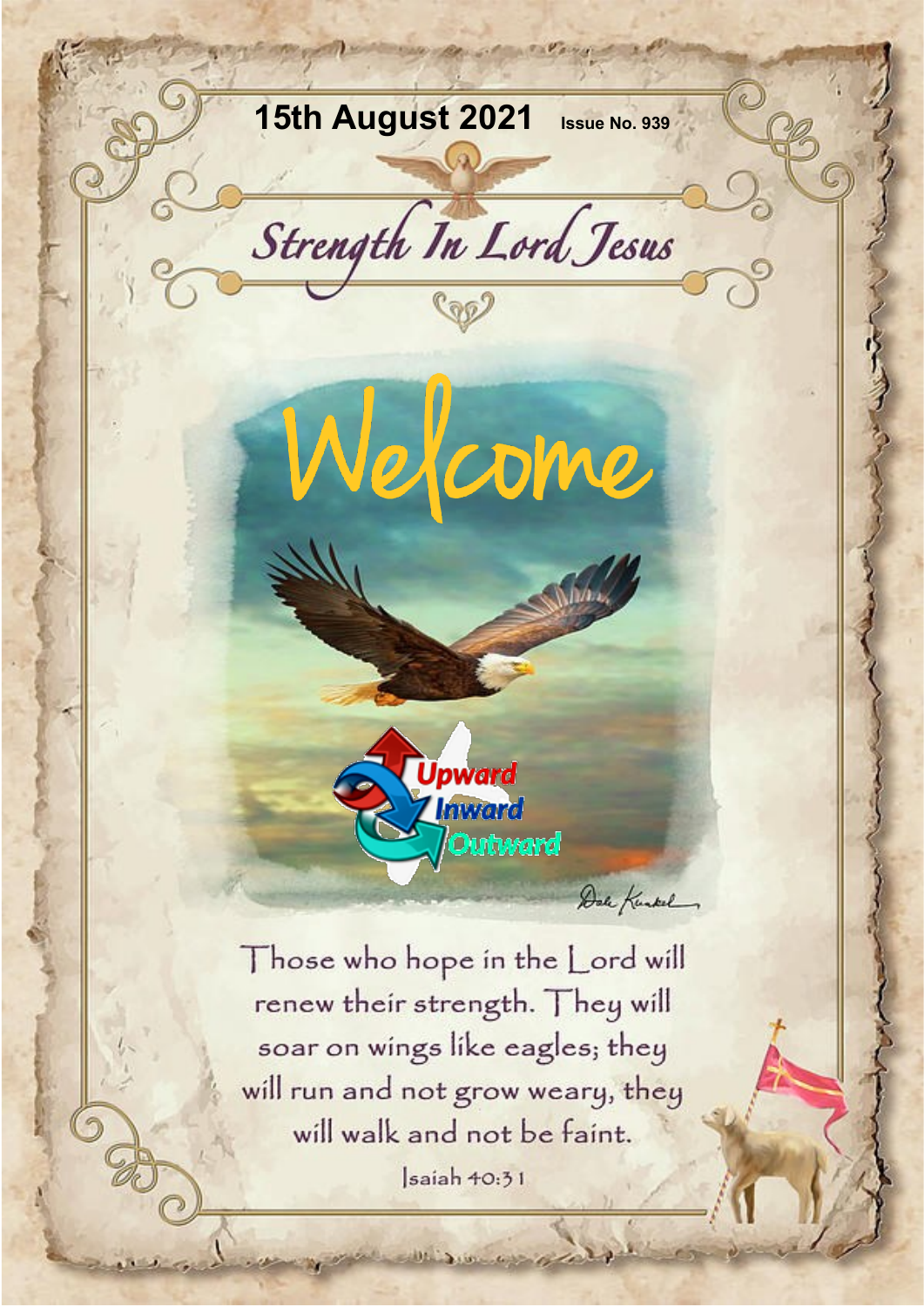## **YOU TUBE SUNDAY SERVICE STREAMING LINK YOU TUBE SUNDAY SERVICE STREAMING LINK**

**[https://www.youtube.com/channel/UCqTPdwPeUXD1TIFuG76xLfg](https://nam12.safelinks.protection.outlook.com/?url=https%3A%2F%2Fwww.youtube.com%2Fchannel%2FUCqTPdwPeUXD1TIFuG76xLfg&data=04%7C01%7C%7C98819de32b254e54143f08d89b609eed%7C84df9e7fe9f640afb435aaaaaaaaaaaa%7C1%7C0%7C637430186562964999%7CUnknown%7CTWFpbGZsb3d8e) <https://www.youtube.com/channel/UCqTPdwPeUXD1TIFuG76xLfg>**

#### **TEA BREAK**

The Tea Break is back!

#### **20 Aug**

A Teabreak Resumption Celebration and Birthday Party for three members

Please book ahead with Richard or Peter

# **PARISH MAGAZINE**

The July/August magazine is available at the back of church and online from the website

### **CHURCH FLOWERS**

The message for the flowers this week is 'With love to the church family'

#### **INVITATION**

Richard Berry wishes to invite those who would like to come, to an AT HOME in the Church Hall on Friday 20th August from 6pm to 9pm (supper served at about 7pm) to help celebrate his birthday.

Please let Richard know if you would like to come, and if you wish to reserve a supper. More details in due course. R.S.V.P.

Email: **[richard.584f@gmail.com](mailto:richard.584f@gmail.com)** or telephone 01752 707894 see Y.P. (but please do not leave a message on the Landline or Mobile).

## SUNDAYS:

**8.00am BCP Communion in the Side Chapel**

**10.00am Face-to-face service at St Paul's** 

**10.30am Our main gathering at Emmanuel—also streamed on [Facebook](https://www.facebook.com/emmanuelwithstpauls/) and [YouTube](https://www.youtube.com/channel/UCqTPdwPeUXD1TIFuG76xLfg)**

**9.00pm A short service of [Compline](https://www.emmanuelplymouth.co.uk/Publisher/File.aspx?ID=259665) on [Facebook](https://www.facebook.com/emmanuelwithstpauls/)**

### ALL OTHER DAYS:

**9.00am Monday–Thursday, & Saturday**, **Morning prayers at [Facebook](https://www.facebook.com/emmanuelwithstpauls/)**

**10.30am Wednesday 10.30 Short agape service at Emmanuel**

**9.00pm Every day, A short service of [Compline](https://www.emmanuelplymouth.co.uk/Publisher/File.aspx?ID=259665) on [Facebook](https://www.facebook.com/emmanuelwithstpauls/)**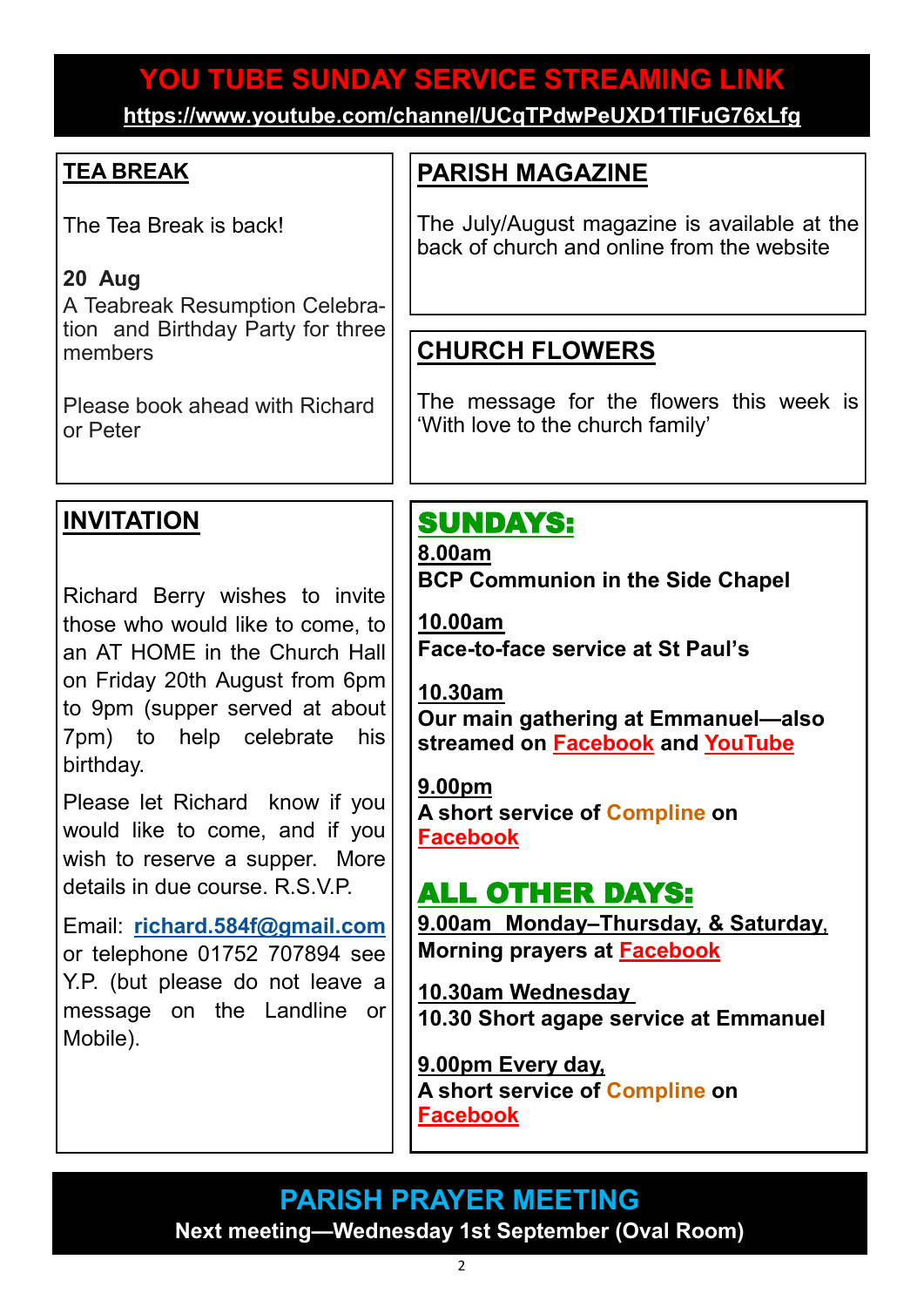## **MAGAZINE LINK**

#### **<https://www.emmanuelplymouth.co.uk/Publisher/File.aspx?ID=289560>**

#### **Support the Mission of the Month**

**[Shekinah](https://www.shekinah.co.uk/) –** a Christian mission helping the homeless in Plymouth**.** 

They say**: "**We see the person first, so we can work together to enable them to be the person they want to be. To be a voice for individuals with multiple and complex needs. We will achieve this by listening to what they tell us, advocating for what they need and supporting the changes that deliver that".

If you would like to give an outright donation and add gift aid, please contact Dominie Burns Or buy a delicious homemade cake or preserve, all proceeds to Shekinah.

#### **Here is what is on offer this week: - CAKES –** *bakers are eager to offer you their wares – don't be shy.*

**Banana Bread** contact Mary Orchard 01752 668564 **Classic Victoria Sandwich and/or Ginger Cake** Linda Wheeler 01752 227003 **Flapjacks** contact Anne Tillett 07717 378474 **Fruit cake, Chocolate cake**, contact Aileen Nuttall 01752 224400 **Lemon Drizzle Cake** contact Dominie Burns 01752 665446 **Teabread** contact Dominie Burns 01752 665446 **Iced carrot cake traybake, 6, 12 or 24 slices,** Linda Wheeler 01752 227003 **Walnut and Banana Loaf with frosted Icing** Janet Asman 01752 771067 **PRESERVES** Marmalade, jam or chutney contact Dominie Burns 01752 665446 Crab Apple Jelly contact Aileen Nuttall 01752 224400

Please ring the donor to order and arrange collection or delivery and give them your donation

Any queries: Linda Wheeler 01752 227003 or Dominie Burns 01752 665446

Thank you for all your support for the Mission of the Month. June £ 853.25 for Sahodar outreach to Nepal July The Bible Project August Shekinah

# Coffee Morning for Shekinah 10.30am Saturday August 28th

# **WEBSITE LINK**

**<https://www.emmanuelplymouth.co.uk/>**